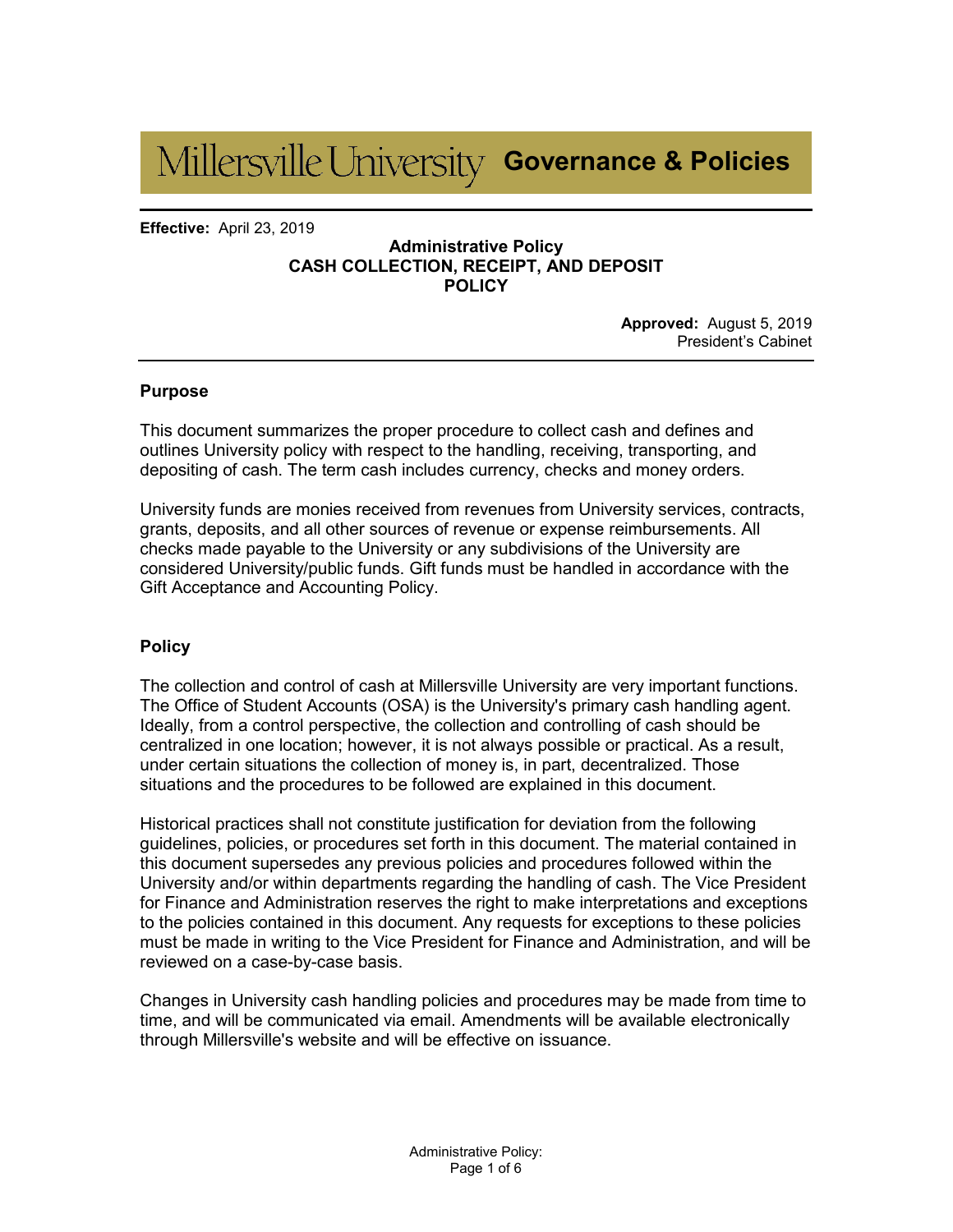## **A. Required Authorization to Collect Money**

1. Before undertaking any new cash handling operation or activity, approval for the activity must be received from the Vice President for Finance and Administration or his/her designee in writing. Once approval is granted, copies of cash collection policies will be distributed. Once accounts are established, the department should contact the Accounting Department to demonstrate how this new operation or activity will be accounted for and how deposits will be made.

#### **B. Segregation of Duties in Campus Departments**

- 1. When at all possible, there must be a separation of duties between the person receiving/processing/depositing cash and the person responsible for maintaining the accounts to which the cash will be deposited.
- 2. Cash receipt activity should be reconciled and reviewed by the department to the SAP budget record on a periodic basis. The reconciliation should be reviewed by department personnel who are not involved in cash handling or account maintenance.

## **C. Responsibility of Individual Departments**

## *1. Compliance with University Policy and Procedures*

a. Departments are responsible for complying with the policies and procedures outlined in this document and for developing detailed written departmental operating procedures. These written procedures should be approved by the Vice President for Finance and Administration. In the absence of written departmental procedures, this policy supersedes. Additionally, OSA and the Accounting Office are available for consultation and review of departmental procedures. A mandated in-person or online training is provided seasonally by OSA for any person(s) responsible for handling all forms of cash (currency, checks, and money orders). Departments are responsible for ensuring that appropriate employees receive training of the Cash Collection, Receipt, and Deposit Policy and the departmental procedures. If students are involved with the collections of funds, a university employee must be supervising the activity, as well as reconciling the collection activity. Student workers are prohibited from transporting cash deposits from the department to OSA.

#### *2. Safekeeping of Funds*

- a. All forms of cash (currency, checks, and money orders) should be physically protected through the use of vaults/safes, locked cash drawers, cash registers, locked metal boxes, etc.
- b. It is the responsibility of each department to make whatever provisions are necessary to properly safeguard cash in their area. Any amount of cash on hand must be maintained in a vault or safe. Cash should not be maintained in desk drawers or standard file cabinets since they are easily accessible and provide no security or safe-guarding of funds.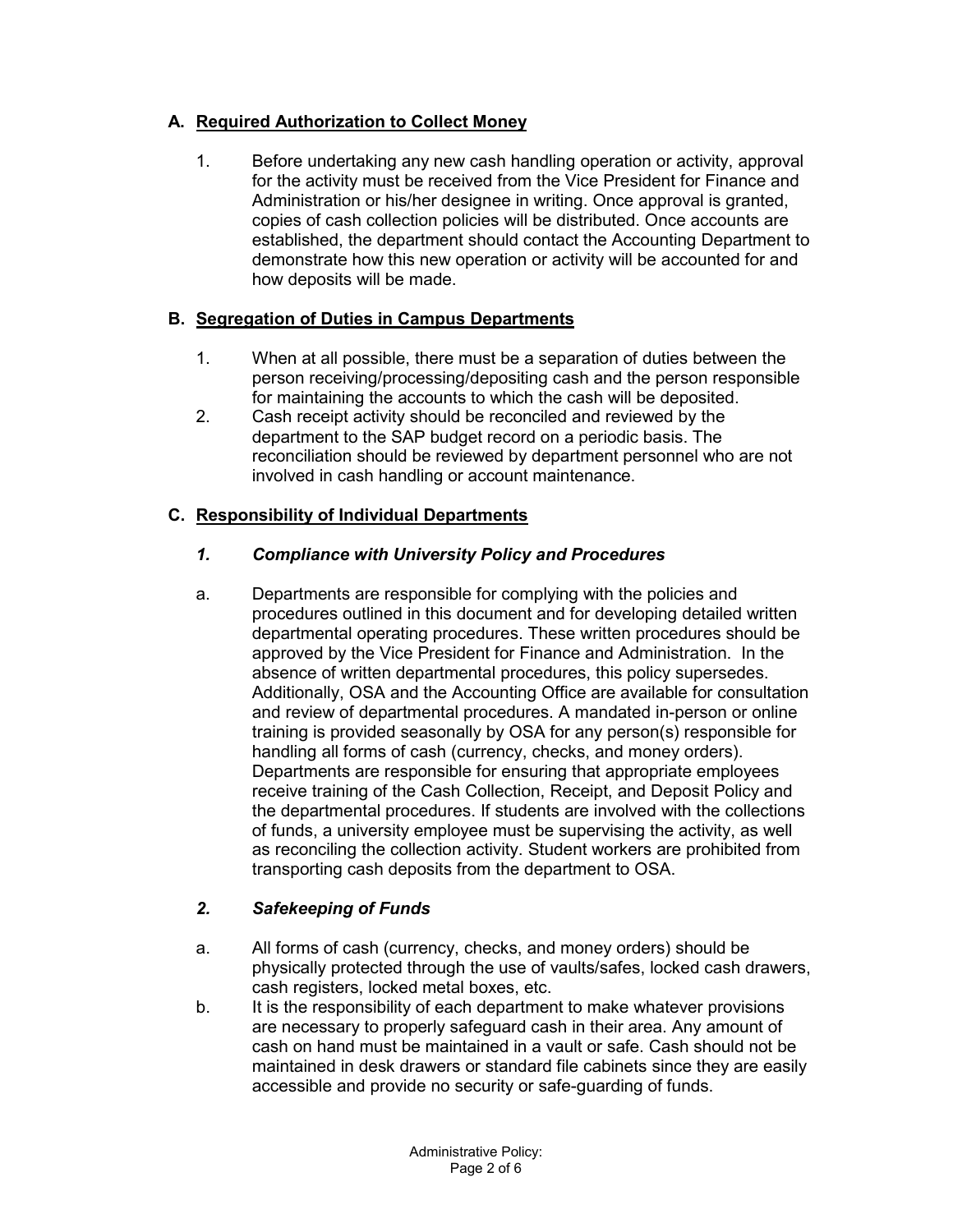c. Transportation of deposits to OSA in Dilworth Building Room 103 by University employees should not conform to any regular time or day of the week schedule. Such transfers should be irregular, subject to change without notice, with times known only to a select few. Deposits must be delivered in person, not sent through inter-office mail.

## **D. Methods to Record Cash Receipts**

## *1. Manual Processing*

- a. Incoming checks and currency must be recorded on a cash register, log, worksheet, ledger, spreadsheet, or on pre-printed receipts for each transaction. The only exception to this would be in the case where prenumbered tickets are sold.
- b. Cash collected should be balanced on a daily basis to sales/income recorded (per the log or ticket copies). At day's end or as expeditiously as possible, the whole deposit is to be transported to OSA for validating and processing. It will then be deposited to the bank and posted to the cashier system. In most cases, deposits are uploaded into OnBase. Receipts may be retrieved in OnBase.
- c. Responsibility for cash transactions within a department or at an event should be assigned to a specific individual or individuals so there is a means of establishing accountability. Sales proceeds during an event should be kept in a locked metal box or locked cash drawer or file at all times.

## *2. Check Acceptance*

a. Checks are to be written payable to "Millersville University" only. Other information on the memo line is for the convenience of the department only and not necessary for proper credit or validation.

#### *3. Endorsement of Checks*

- a. All checks are to be restrictively endorsed to the University immediately upon receipt. This protects the check if lost or stolen. Pre-printed endorsement stamps have been made available to departments processing a large number of deposits.
- b. The endorsement must include the following: For Deposit Only Millersville University
- c. The Federal Reserve has established a regulation to standardize check endorsements. All depositors' endorsements are limited to the top 1.5 inches on the backside of the check at the trailing edge. This is where endorsements are normally placed. If you look at the face of the check, the endorsement area is directly behind where "Pay to the order of" is printed.
- d. Any marks below the 1.5 inches on the check may obscure the bank routing number, cause delays in returning checks, and forfeit the University's right to recovery. The purpose of this regulation is to speed collection and returns. Failure to follow the above instructions may result in chargebacks to your department.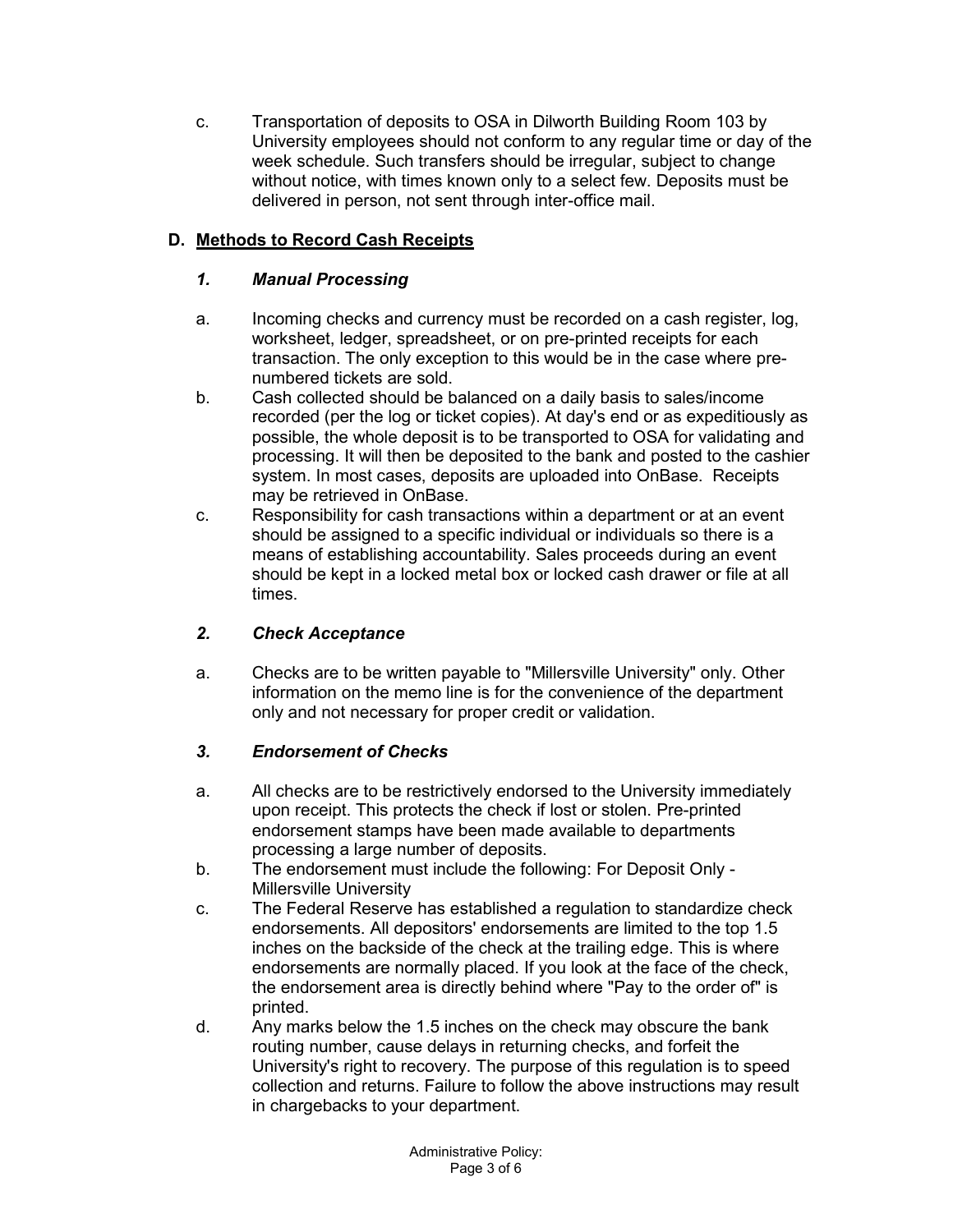# **E. Limitations on Acceptance of Payments by Check**

1. Departments are not authorized to return currency to the payer in the event that the check exceeds the amount due to the University. Checks that exceed the amount due to the University should not be accepted. Additionally, no University department may accept post-dated or staledated (more than six months old) checks.

## **F. Returned Check Procedures**

- 1. Any checks returned by Millersville University's depository bank as uncollected are sent to OSA. Examples of returned checks include: nonsufficient funds (NSF), account closed, payer's signature missing, refer to maker and post-dated or stale-dated checks. The university fee charged to student accounts for returned checks is \$35 per item. The university does not charge a return check fee for checks submitted on Deposit Forms.
- 2. OSA debits the originating department's account for the amount of the returned check. A copy of the transaction and the returned check(s) are emailed via OnBase to the originating department for collection. It is the originating department's responsibility to notify the check writer and inform them about the returned check and the university's intent to collect the amount of the check from the payer. Generally, restitution should be in the form of currency, money order, cashier's check or certified check. Restitution payments when received should be resubmitted on a new Deposit Form.

## **G. Requirement for Deposits**

#### *1. Deposit Forms and Supporting Paper Trail*

- a. Deposits should be made on a Millersville University Campus Deposit Form available in OnBase. Paper forms that departments are currently using - if already approved by OSA as of April 2019 - can continue to be used. This form is used to record, communicate and document deposits made by departments to departmental accounts.
- b. All deposits that involve cash and /or multiple checks should be counted twice prior to being delivered to OSA. In addition, if hand delivering a paper Deposit Form, an adding machine tape or Excel spreadsheet reflecting the deposit amount should be included with the deposit form to serve as a point of reference in case something does not match up. On the adding machine tape or Excel spreadsheet the cash should be sorted by denomination and any checks should be listed individually.

## *2. Frequency of Deposits*

a. Deposits are to be made in a timely manner (see chart below) to facilitate proper posting of accounts and to insure the security of University/public funds. Any department with special circumstances that would deviate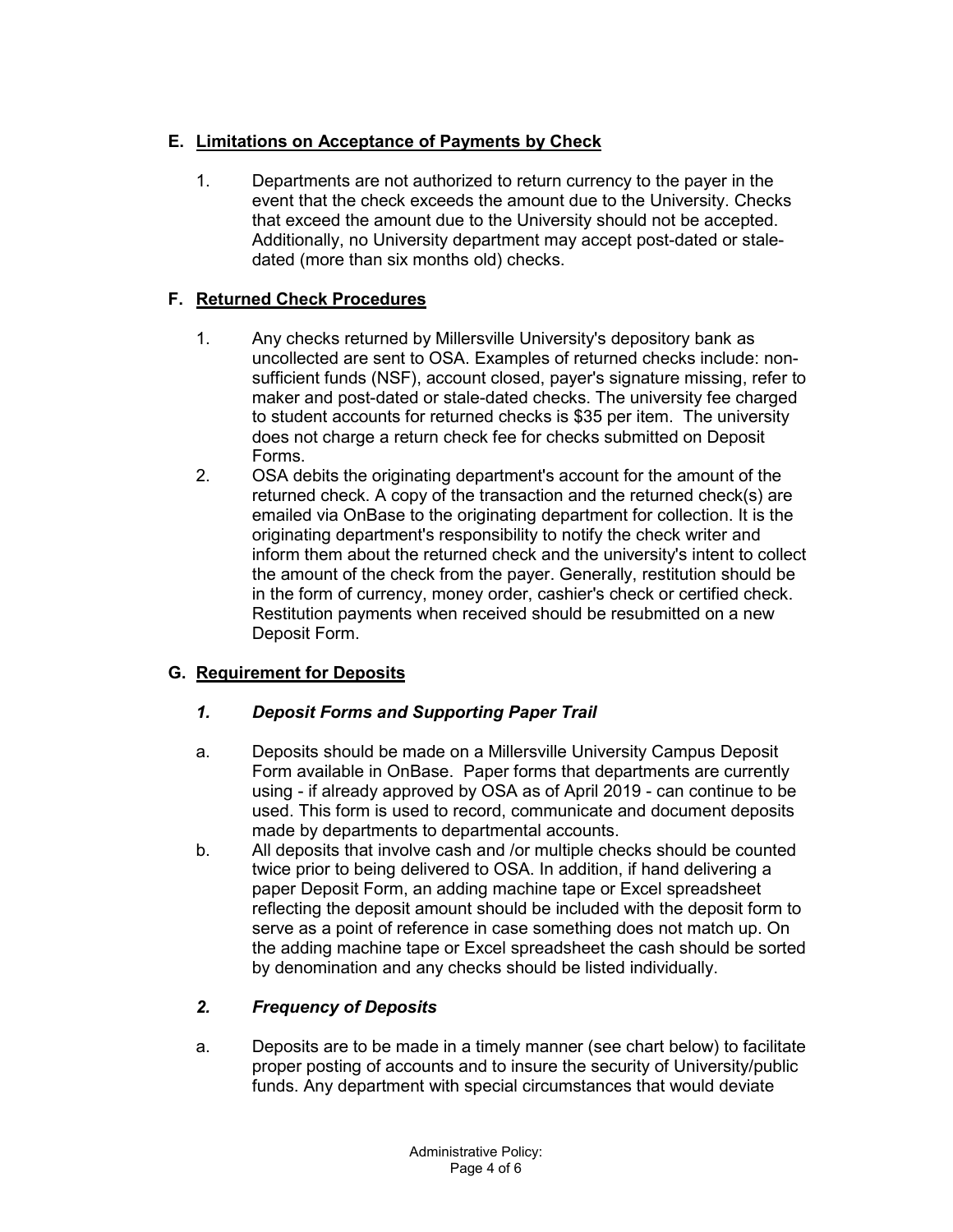from the chart below must have the approval of the Vice President for Finance and Administration or his/her designee.

b. All deposits are to be made at OSA, Monday-Friday between 8:00AM and 4:00PM - (3:30PM during summer hours).

| <b>Cumulative Receipts</b>       | <b>Minimum Frequency of Deposit</b> |
|----------------------------------|-------------------------------------|
| Up to \$249.99                   | Within 3 business days              |
| \$250.00 to \$999.99             | Within 2 business days              |
| \$1,000.00 to \$9,999.99         | Next day                            |
| \$10,000.00 or more              | Same day                            |
| Any single item \$50,000 or more | Same day/immediately                |

#### *3. Money Deposited Intact*

a. Money should be deposited promptly and intact to OSA. The cashing of checks from University deposits, borrowing cash for personal use, lapping receipts to cover shortages in cash receipts, withholding checks for deposit in order to float checks, commingling of personal and University funds, and modification of cash records are all serious offenses and will result in an immediate referral to University Police and Human Resources for proper disciplinary action.

## **H. Key Issues Related to Departmental Deposits of Cash and Checks**

While the OSA is processing the deposit, they look at the following:

- *1. Checks* (may only be accepted when they meet the following criteria)
	- a) They are restrictively endorsed (Deposit Only- Millersville University, etc.)
	- b) Checks are not stale-dated (more than six months old) or post-dated (future dated)
	- c) Checks should be made payable to "Millersville University" only.
	- d) Written amount and boxed amount agree (Legal amount is the written amount)
	- e) Payer's signature is not missing
	- f) Checks are drawn on a U.S. bank and in U.S. funds
	- g) Check is not a starter check
	- h) Pre-printed name on check agrees with the signature
	- i) Check does not contain a label over pre-printed name. For updated information, a single line may be used to update name or address information. Prior pre-printed information must be visible
	- j) Check has not been altered (includes payee name, boxed amount, written amount, etc)
	- k) Check written in ink